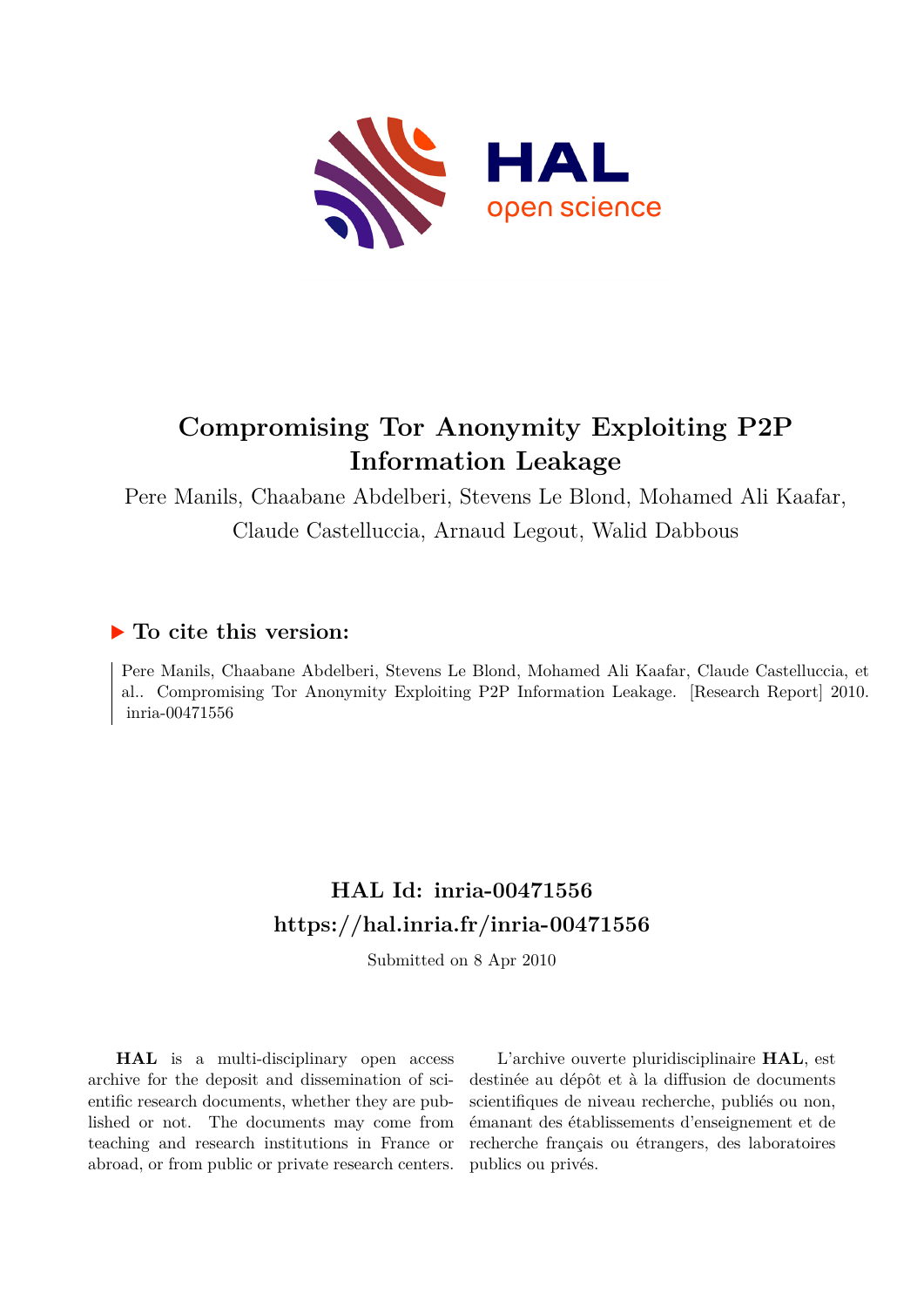## **Compromising Tor Anonymity Exploiting P2P Information Leakage**

Pere Manils, Abdelberi Chaabane, Stevens Le Blond, Mohamed Ali Kaafar, Claude Castelluccia, Arnaud Legout, Walid Dabbous

## **ABSTRACT**

Privacy of users in P2P networks goes far beyond their current usage and is a fundamental requirement to the adoption of P2P protocols for legal usage. In a climate of cold war between these users and anti-piracy groups, more and more users are moving to anonymizing networks in an attempt to hide their identity. However, when not designed to protect users information, a P2P protocol would leak information that may compromise the identity of its users. In this paper, we first present three attacks targeting BitTorrent users on top of Tor that reveal their real IP addresses. In a second step, we analyze the Tor usage by BitTorrent users and compare it to its usage outside of Tor. Finally, we depict the risks induced by this de-anonymization and show that users' privacy violation goes beyond BitTorrent traffic and contaminates other protocols such as HTTP.

#### **Keywords**

Anonymizing Networks, Privacy, Tor, BitTorrent

## **1. INTRODUCTION**

The Tor network was designed to provide freedom of speech by guaranteeing anonymous communications. Whereas the cryptographic foundations of Tor, based on onion-routing [\[3](#page-9-0), [9](#page-9-0), [22](#page-10-0), [24\]](#page-10-0), are known to be robust, identity leaks at the application level can be exploited by adversaries to reveal Tor users identity. Indeed, Tor does not cipher data streams end-to-end, but from the source to a Tor exit node. Then, streams from the Tor exit node to the destinations are in plain text (if the application layer does not encrypt the data). Therefore, it is possible to analyze the data stream seeking for identity leaks at the application level. Tor does not consider protocol normalization, that is, the removal of any identity leak at the application level, as one of its design goals. Whereas this assumption is fair, Tor focuses on anonymizing the network layer, it makes the task of users that want to anonymize their communications much harder. As an illustration, the Web communications on Tor are the subject of many documented attacks. For instance, attacks can leverage from misbehaving browsers to third party plugins or web components (JavaScript, Flash, CCS, cookies,

etc.) present in the victim's browser to reveal browser's history, location information, and other sensitive data [\[7](#page-9-0), [2,](#page-9-0) [4](#page-9-0), [17\]](#page-9-0).

In order to prevent or at least reduce these attacks, the Tor project recommends the use of web proxy solutions like Privoxy or Polipo [\[19, 5, 21\]](#page-9-0). The Tor project is even maintaining a Firefox plugin (Torbutton [\[20\]](#page-9-0)) that, by disabling potentially vulnerable browser components, aims to countermeasure most of the well-known techniques an adversary can exploit to compromise identity information of Tor users. Thus a big effort has been invested and is heading on improvement and protection of the HTTP protocol on top of Tor, but surprisingly, such an effort is limited to this protocol.

P2P applications and more specifically BitTorrent, an application that is being daily used by millions of users [\[12](#page-9-0)], have been so far neglected and excluded from anonymizing studies. The crux of the problem is that BitTorrent easily allows any adversary to retrieve users' IP addresses from the tracker for torrents they are participating to. Indeed, by design BitTorrent exposes the IP address of peers connected to torrents. This implies important anonymity and privacy issues, as it is possible to know who is downloading what. To go around this issue, many BitTorrent users that care about their anonymity use Tor, although the Tor project explicitly not recommend the use of BitTorrent on top of the Tor network, because of the major risk of overloading the network.

BitTorrent is a complex protocol with many potential identity leaks, as user privacy is not among its design goals. However, this serious issue is overlooked by BitTorrent users who believe that they can hide their identify when using Tor.

Today's reality is that BitTorrent is one of the most used protocols on top of Tor (with HTTP/HTTPS) in terms of traffic size and number of connections as reported by [[16\]](#page-9-0) and observed during our own experiments. Surprisingly, no studies have been conducted on the way BitTorrent may leak the identity of users when the application is running over an anonymizing network. Although, it might be argued that Bit-Torrent is mostly used for piracy (distribution of illegal content), we believe that privacy issue is a major impediment for the commercial and legal use of BitTorrent. Moreover, identity leaks at the level of a stream might also contaminate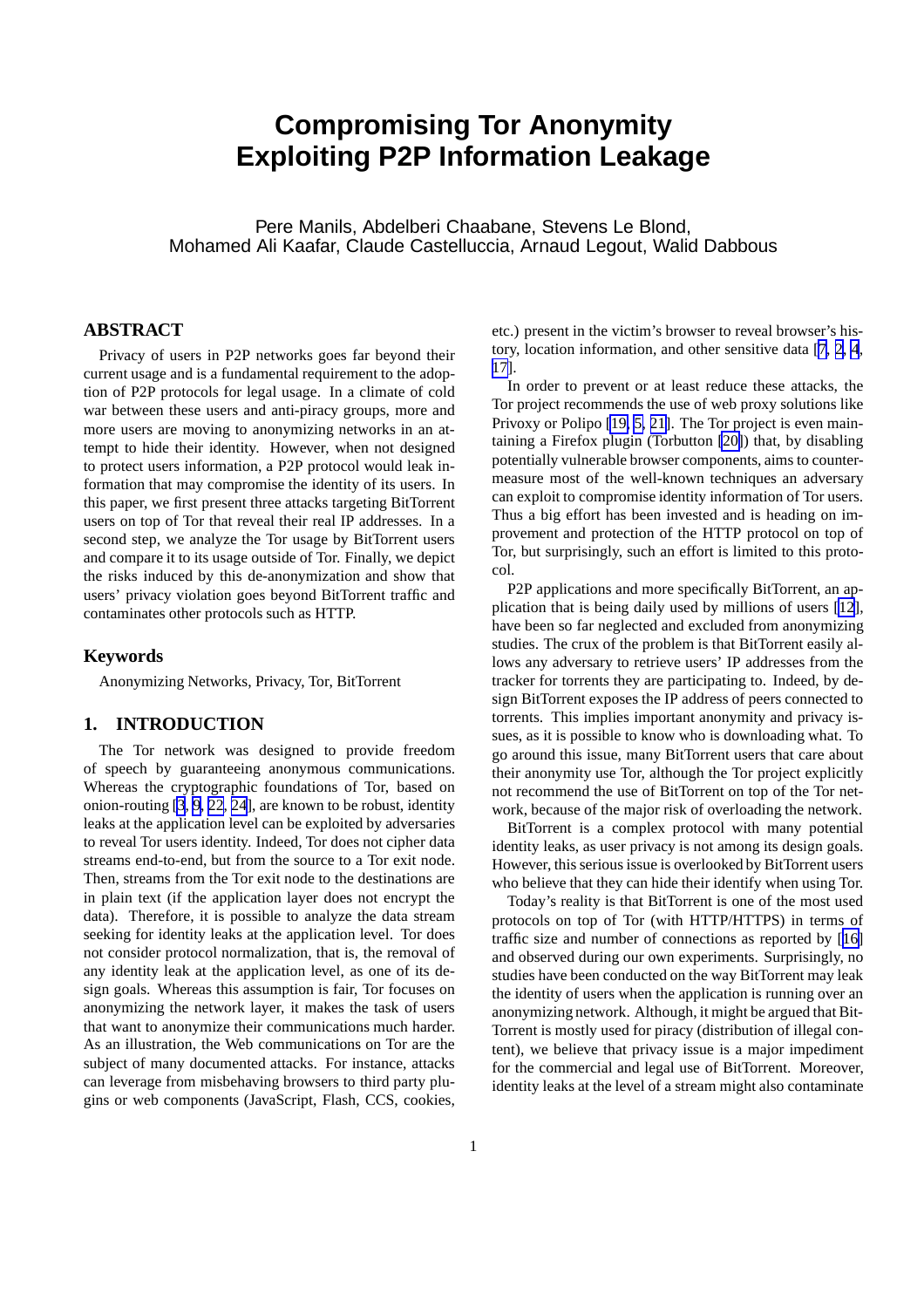<span id="page-2-0"></span>other streams, thus compromising non-BitTorrent traffic.

Our study attempts to answer the following three questions:

- How is Tor being used by BitTorrent clients?
- Does the anonymity and privacy's vulnerability of Bit-Torrent makes Tor less anonymous, leaking information about other Tor usage?
- To what extent can we use de-anonymization to track users and break their privacy through Tor?

The answers to these questions have implications in numerous Tor security applications. In essence, we show in this paper that there is a gap between users' willingness to use BitTorrent anonymously and their expectation to hide their Internet activities through Tor.

As a first contribution (Section [3\)](#page-3-0), we show using three techniques, how a malicious exit node may de-anoymize Bit-Torrent traffic. Two of our proposed techniques are completely passive, relying on information leakage of the application itself (in our particular case, it is the BitTorrent client leaking information). The third technique is active and exploits the lack of authentication in the BitTorrent protocol.

As a second contribution (Section [3.5](#page-5-0)), we demonstrate using a so-called *domino effect* that the identity leak contaminates all streams from the same Tor circuit, and, even from other Tor circuits. In particular, we show that BitTorrent users' privacy may be infringed, and more importantly, that these privacy issues may go far beyond P2P traffic.

Exploiting our attacks, we provide as a third contribution (Section [4\)](#page-5-0) the first in-depth study of BitTorrent's usages on top of Tor. In particular, we quantify how BitTorrent users interact with Tor, and detail their behaviors compared to regular BitTorrent users.

Finally, we show how our attacks can be used to perform profiling of BitTorrent users (Section [5\)](#page-7-0). Focusing on the HTTP protocol (being the most used and most protected by Tor) we show that a significant quantity of information is leaking, proving that we can quickly move from a P2P anonymity weakness on top of Tor to privacy issues.

As a conclusion,with hope that our work will contribute to the ongoing debate on the balance between anonymity and privacy preserving and performance-efficient applications (e.g. [[1\]](#page-9-0)), we show that the fixes of the anonymity issues we identified may involve support of different cryptographic operations between BitTorrent entities, particularly when used on top of Tor.

## **2. BACKGROUND**

In the following, we provide a brief overview of the Tor anonymizing network. We also introduce different aspects of the BitTorrent protocol, being largely exploited in our attacks.



**Figure 1: BitTorrent Protocol Diagram**

#### **2.1 Tor Overview**

Tor is a circuit-based low-latency anonymous communication service [\[6](#page-9-0)]. Its main design goals, as stated in the original paper, are to prevent attackers from linking communication partners, or from linking multiple communications to or from a single user.

Tor relies on a distributed overlay network and on onion routing [\[3](#page-9-0)] to anonymize TCP-based applications like web browsing, secure shell, or P2P communications.

When a client wants to communicate to a server via Tor, he selects  $n$  nodes of the Tor system (where  $n$  is typically 3) and builds a *circuit* using those nodes. Messages are then encrypted n times using the following *onion encryption* scheme: messages are first encrypted with the key shared with the last node (called *exit node*) on the circuit, and subsequently with the shared keys of the intermediate nodes from  $node_{n-1}$  to  $node_1$ . As a result of this onion routing, each intermediate node only knows its predecessor and successor, but no other nodes of the circuit. In addition, the onion encryption ensures that only the last node is able to recover the original message.

Onion routing originally built a separate circuit for each TCP stream. However, this required multiple public key operation for every request, and also presented a threat to anonymity from building so many circuits [[6\]](#page-9-0). Tor, instead, multiplexes multiple TCP streams from the same source on a single circuit to improve efficiency and anonymity. In order to avoid delays, circuits are created preemptively in the background. Also to limit linkability, new TCP streams are not multiplexed in circuits containing already older-than-10 minutes streams.

A Tor client typically uses multiple simultaneous circuits. As a result, all the streams of a user are multiplexed over these circuits. Thus, connections to the tracker and connections to the peers can be assigned to different circuits.

#### **2.2 BitTorrent Information Leakage**

A torrent is a set of peers sharing the same content. In this section, we briefly describe the information that can leak from a peer Alice when she joins a torrent as in Figure 1.

To join a torrent, Alice sends an *announce* message to the tracker that maintains the list of all peers in that torrent (step 1 in Figure 1). The announce message is an HTTP GET message that contains three important identifiers that we used in our attacks: i) The infohash that is a 160 bits unique identi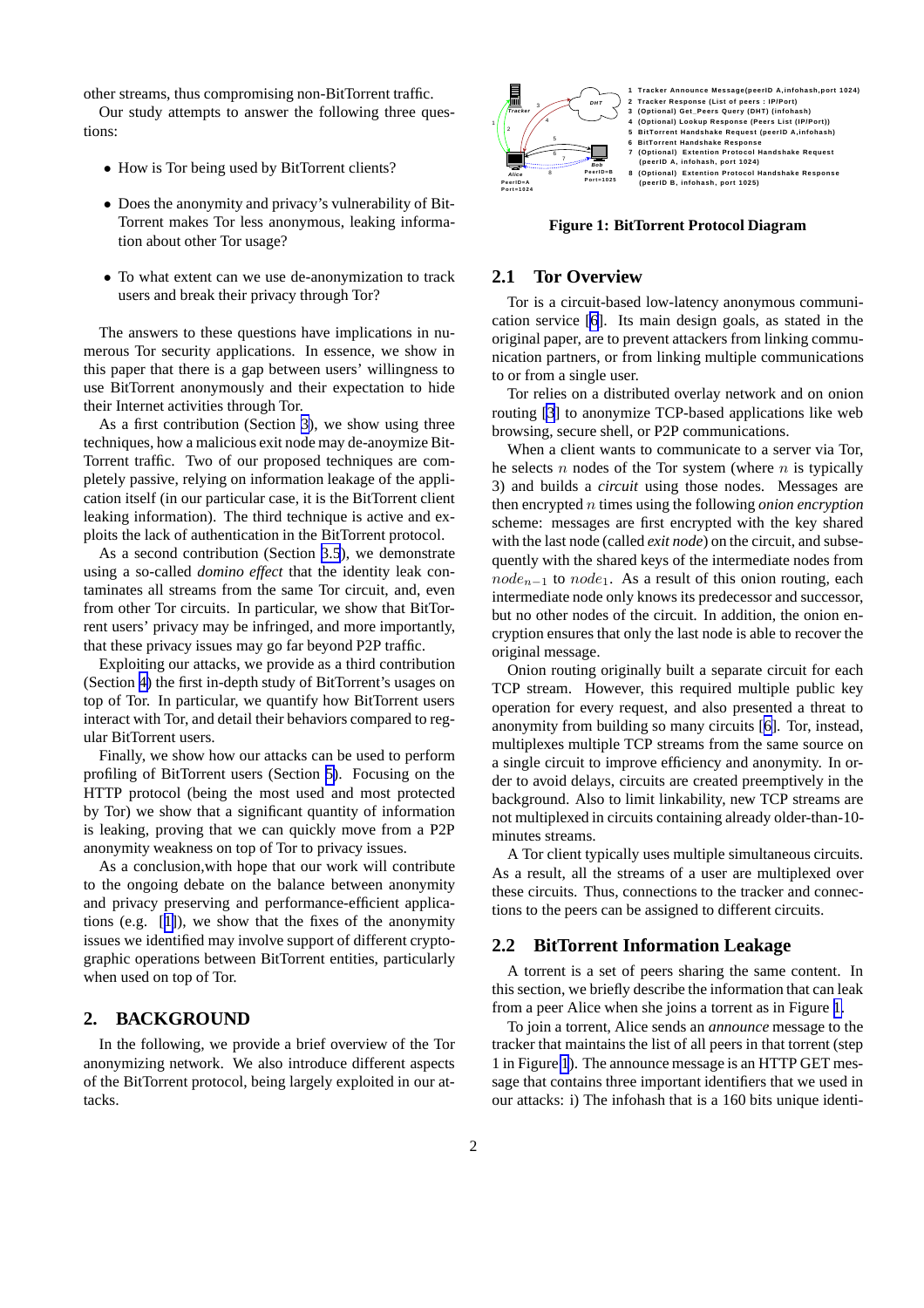<span id="page-3-0"></span>fier of a torrent. ii) The TCP port number selected randomly at the installation of the client on which the peer is listening on. iii) The peer ID of the client, that is the concatenation of an identification of the client version and a random string. This peer ID can be generated at client installation, each time the client is restarted, or each time Alice joins a torrent. iv) Optionally, the IP address of the interface from which Alice sent the message. Once the tracker receives the announce message for a specific torrent identified by the infohash, it selects a random subset of peers in that torrent and returns the endpoints (the IP and port of a peer) of those peers (step 2).

Alice can also use a DHT [\[15](#page-9-0), [14](#page-9-0)] that runs on top of UDP, to find peers in a torrent. In order to retrieve the list of peers, Alice performs a *find node* query containing the infohash. The result of this query is the ID of the DHT node that maintains the tracker for the queried infohash. Then, Alice performs a *get peers* query to the DHT node in order to retrieve the endpoints for a random subset of the peers already in the torrent (steps  $3 \& 4$ ). As with a tracker, Alice can retrieve all the endpoints<sup>1</sup> of a torrent with the DHT. Then, Alice establishes a TCP connection and sends a handshake message to each peer (steps  $5 \& 6$ ). This handshake message contains the infohash of the torrent, and the peer ID. The port number the peer is listening on is present in the handshake when the extended messages option [\[18](#page-9-0)] is enabled in the BitTorrent client (steps  $7 & 8$ ). This is the case by default with  $\mu$ Torrent, the most popular BitTorrent client. The extended handshake, *sometimes*, contains the IP address of Alice. We will come back to this issue in Section 3.2.

Finally, popular BitTorrent clients, e.g.,  $\mu$ Torrent and Vuze, allow to configure SOCKS proxies and give the option to use the proxy for connections to the tracker, to the peers, or both. Therefore, a BitTorrent client can use Tor, configuring the Tor interface as a SOCKS proxy, for communication to the tracker or the peers independently. Alice can then decide to connect to the tracker via Tor, but to have a direct connection to peers in order not to have performance penalty.

## **3. DE-ANONYMIZING BITTORRENT USERS**

In the following, we describe the experimental methodology and techniques used to de-anonymize BitTorrent users on top of Tor, and we present the results of their evaluation in the wild.

## **3.1 Methodology**

To de-anonymize the IP address of BitTorrent users in the wild, we instrumented and monitored 6 Tor exit nodes for a period of 23 days. From January 15 to February 7th, we monitored the Tor traffic on controlled exit nodes that were distributed around the globe: two in Asia, two in Europe,

and two in the U.S. As anyone can volunteer to host a Tor exit node, performing the attacks described in this paper is within any adversary's grasp.

In order to comply with the legal and ethical aspects of privacy, we performed our analysis on the fly. In addition, special cautionary measures were taken in order to present only aggregated statistics as suggested by Loesing et al. in [\[13](#page-9-0)].

## **3.2 Simple Inspection of BitTorrent control messages**

In this section, we show that an attacker can de-anonymize the IP of a BitTorrent user simply by looking at the IP field contained in the BitTorrent control messages introduced in Section [2.2,](#page-2-0) i.e., announce and extended handshake.

**Tracker Announces.** As we have mentioned in Section [2.2](#page-2-0), the announce message is sent to the tracker to request a list of peers in a torrent. Depending on the client, that message may contain the IP address of the user.

We captured 200k announce messages on our exit nodes. Among the 35% of those messages that contained a nonempty IP parameter,  $4\%$  were invalid IP addresses,  $38\%$  contained a private IP address, and the remaining 58% contained a public IP address. We ended up with 3, 698 unique public IP addresses.

Surprisingly, most of the public IP addresses we found were IPv6. We also observed that the same versions of Bit-Torrent clients were alternating between two behaviors, embedding in some cases public IP addresses and in others private ones. The top 3 BitTorrent clients that were constantly embedding public IP addresses (normalized by their presence in our traces) were  $\mu$ Torrent, BitSpirit, and libTorrent.

**Extension Protocol Handshakes.** After a regular Bit-Torrent handshake, a client supporting the Extension Protocol may send an additional handshake as described in Section [2.2.](#page-2-0) That extended handshake message may also contain the user's IP address.

We captured 45k extended handshakes on our exits nodes. In 84% of the handshakes an IPv4 address was present. Of those messages containing an IP address, 33% contained a public IP address that was not the IP of a Tor exit node. In total, we collected 1, 131 unique public IP addresses.

In 67% of the handshakes containing an IPv4 address, the IP belonged to an exit node. Although we have not tested the behavior of those clients, we suspect that they use a service to determine their IP address as seen from the Internet. As they will contact that service through Tor, the service will report the IP address of an exit node.

**Conclusions.** The inspection of BitTorrent control messages is the simplest of the three attacks that we identify in this paper. To conduct this attack, an attacker only needs to monitor the announce and extended handshake messages on a Tor exit node. However, we have not checked the authenticity of the public IP address contained in those messages, therefore we do not include them in our statistics.

<sup>&</sup>lt;sup>1</sup>By performing numerous queries to the DHT.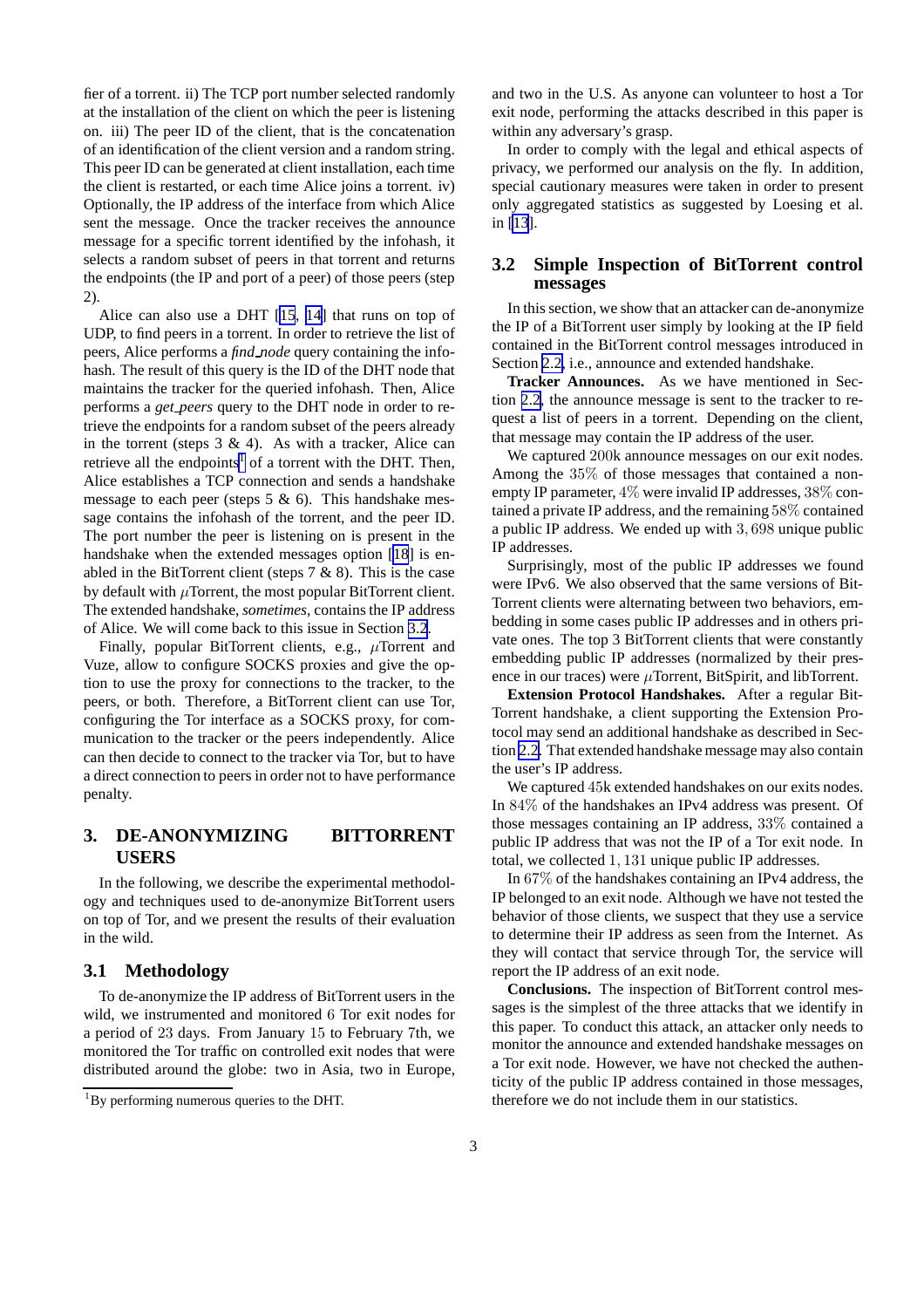## <span id="page-4-0"></span>**3.3 Hijacking Trackers' Responses**

Unlike the previous attack, hijacking the tracker responses guarantees that the de-anonymized IP belongs to the BitTorrent user. Assume Bob is the attacker in Figure [1](#page-2-0). Hijacking consists in rewriting the list of peers returned by the tracker to Alice so that the first endpoint in the list belongs to Bob. If Alice uses Tor only to connect to the tracker, but not to connect to peers, then Bob will see Alice's public IP address. As the IPs of Tor exit nodes are public, Bob can easily determine whether he has compromised Alice's public IP. Hijacking is possible because the communication between peers and trackers is neither encrypted nor authenticated. This is a typical man-in-the-middle attack.

Another advantage of hijacking over a mere inspection of the extended handshakes is that it works even when Alice encrypts her communication with other peers. Indeed, clients such as  $\mu$ Torrent support encrypted communication among peers so that a third party, e.g., ISP, cannot identify that the communication belongs to the BitTorrent protocol. In that case, an eavesdropper will not be able to read the IP field of the extended handshake but Bob will see Alice's public IP address because she will establish a TCP connection to Bob. Also note that Bob can answer to Alice's handshake and let Alice send a piece to him to make sure she is distributing the content.

Hijacking the announce responses on a single exit node for 23 days, we were able to collect 3, 054 unique IP addresses, out of which 814 (27%) belonged to exit nodes and 2, 240 (73%) were public. We remind that the hijacking attack works when Alice uses Tor only for tracker communication,

**Conclusions.** Hijacking the tracker responses allows an attacker to de-anonymize a user who only connects to the tracker using Tor. In addition to the code to instrument and monitor the exit node, this attack requires approximately 200 lines of code to rewrite the list of endpoints, which makes it relatively easy to launch. As we will see in Section [4,](#page-5-0) more than 70% of BitTorrent users use Tor only to connect to the tracker, making hijacking quite efficient to de-anonymize users.

#### **3.4 Exploiting the DHT**

The exploitation of the DHT allows to de-anonymize a user, even if she uses Tor to connect to other peers. Tor does not support UDP communications that are used by the DHT. As a BitTorrent client will fail to connect to the DHT using its Tor interface, it connects to the DHT using the public network interface and publishes its public IP and listening port into the DHT. Therefore, even though Alice connects to Bob through Tor, Bob can lookup Alice's public IP address in the DHT. We have validated this behavior with  $\mu$ Torrent, the most popular BitTorrent client [[25](#page-10-0)].

Assume Bob wants to de-anonymize Alice's IP address in the Figure [1](#page-2-0) and that Alice sends an announce or extended handshake message through an exit node that Bob controls.



**Figure 2: Distribution of the listening ports used by the BitTorrent clients that we have de-anonymized on** 6 **monitored exit nodes during** 23 **days (top). Distribution of the torrent sizes in which peers using those exit nodes were participating in during the same period (bottom).** *Because the port numbers are uniformly distributed and most torrents are small, the port number is a good peer identifier.*

Bob knows Alice's listening port number and the infohash she's downloading. Bob can then perform a *find node* request to find the tracker of that infohash and iteratively send *get peers* messages to it to collect all the endpoints. If one of the endpoint has the same port as Alice's listening port, then Bob has most likely de-anonymized Alice's public IP.

We make the assumption that Alice's listening port number is a good identifier within a torrent. That implies that listening port numbers are uniformly distributed on [0; 65535]. As most clients select the listening port randomly at the installation of the client, they should be uniformly distributed. We confirm that assumption in Figure 2 (top). However, we exclude ports 80, 443, 6881, 16884, 35691, and 51413 that are more popular than others. This choice is conservative because we accept to de-anonymize less users to reduce the number of false positives.

For Alice's listening port number to be a good identifier within a torrent, that torrent should also be small in terms of size. We also confirm that assumption in Figure 2 (bottom) where  $90\%$  of the torrents have less than 1,000 peers. By exploiting the DHT, we de-anonymized 6, 151 unique public IPs.

**Conclusions.** Exploiting the DHT overcomes the weaknesses of the previous attacks. The de-anonymized IP have a very high probability to belong to Alice, and it even compromises the IP of Alice if she uses Tor to connect to other peers. However, as this attack implies to collect all the endpoints for a given torrent, an attacker should develop a dedicated crawler or heavily modify an existing client with DHT support.

In the other hand, not all clients support the DHT. However, the most popular BitTorrent client,  $\mu$ Torrent, supports it by default. In addition, the current trend for large BitTor-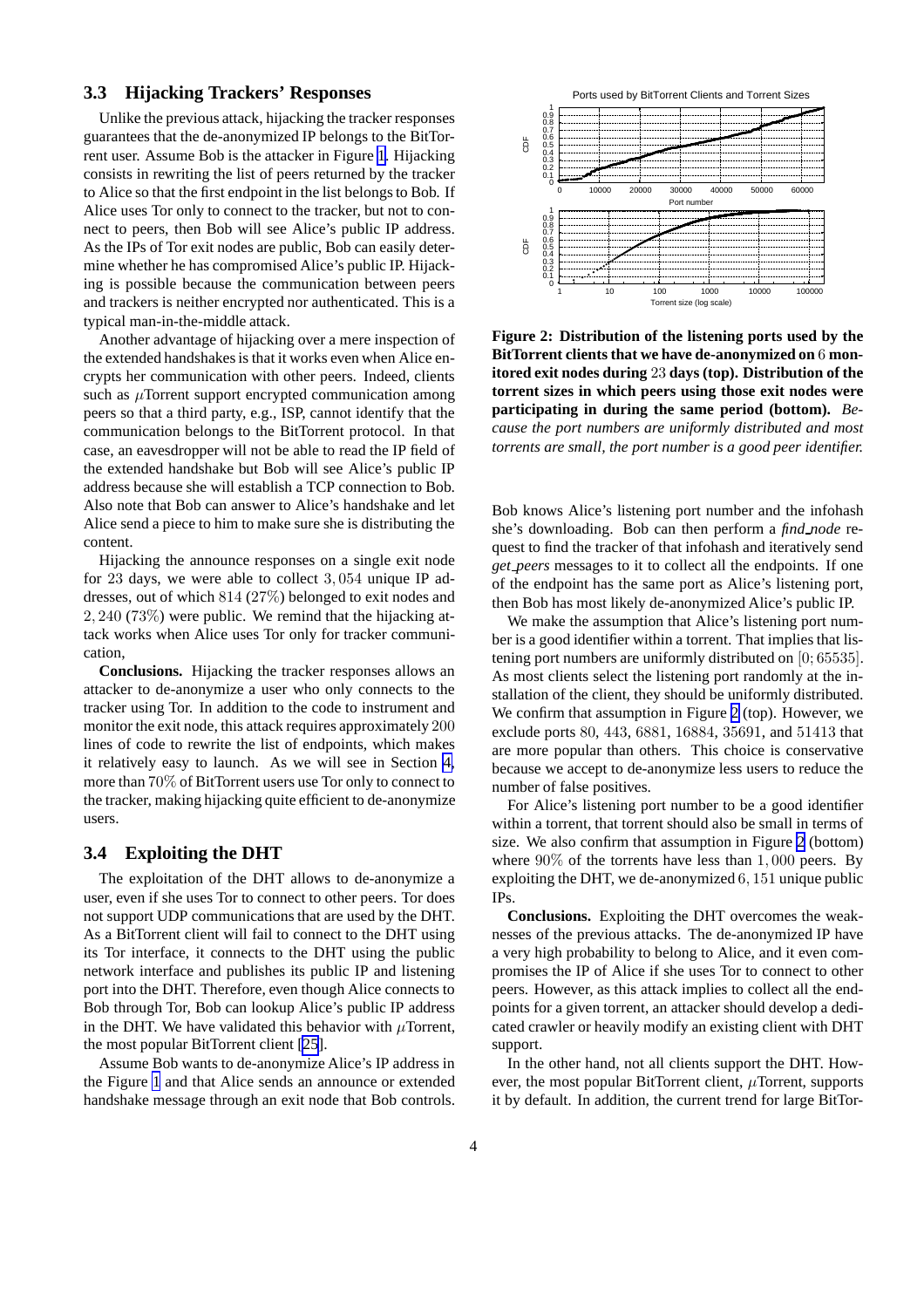<span id="page-5-0"></span>

**Figure 3: Distribution of de-anonymized circuits (top) and streams (bottom) per de-anonymized IP.** *Once we deanonymize an IP, we are able to de-anonymize multiple circuits and streams using the domino effect.*

rent trackers to promote magnet links [[10\]](#page-9-0) instead of torrent files, i.e., DHT instead of trackers, pushes more and more clients to support the DHT.

## **3.5 The Domino Effect**

In the previous sections we have shown different attacks that allow to de-anonymize a BitTorrent stream on top of Tor. Furthermore, as described in Section [2.1,](#page-2-0) Tor multiplexes different TCP streams of the same source over a single circuit. Consequently, the source of the BitTorrent stream revealed by one of the attacks will also be the source for all the other streams that are multiplexed in the same circuit as the one used by the BitTorrent stream. We call this issue the *intra-circuit domino effect*, as identifying the source of a single stream in a circuit reveals the source for all other streams multiplexed on this circuit.

Moreover, a BitTorrent stream usually contains the peer ID identifying the BitTorrent user. Once a BitTorrent stream is de-anonymized, we associate the peer ID to the compromised IP address. Then by simply comparing the peer ID of other identified BitTorrent streams (belonging to other circuits), we can link the origin of new circuits with previously compromised IP addresses, increasing the set of circuits (and thus streams) linked to the same user.

However, the latter approach is not sufficient when the BitTorrent traffic is encrypted. The following complementary approach would allow to reveal the IP address of the initial source of other encrypted circuits, as long as this source has been identified using one of our techniques while accessing the tracker (recall that the traffic to the tracker is not encrypted). Indeed, first we keep the list of couples (IP,port) returned by the tracker to the compromised peer. If, after a short period of time (say a few minutes) for a new circuit we identify a stream whose destination is one of those (IP,port), we deem then the source of this stream is the one previously identified by one of our techniques. We call the way we link compromised IP addresses to streams belonging to different circuits, the *inter-circuit domino effect*.

Whereas this inter-circuit effect allows to identify the source of a circuit for which our techniques cannot be performed, it might lead to false positives as different peers may share the same list returned by the tracker. The choice of a very short period of time and the low probability that two different peers choose the same exit node to contact the same peer allows then to limit the number of false positives.

Figure 3 shows the CDF of de-anonymized circuits and streams per IP address. We de-anonymized a few circuits for most IPs, i.e., less than 10 circuits for 90% of the IPs, but a significant number of streams. For 75% of the cases, more than 10 streams were de-anonymized. Finally, we observed that the intra-circuit domino effect de-anonymized approximately 80% of the streams, while the remaining 20% were de-anonymized by the inter-circuit domino effect.

#### **4. BitTorrent USAGE ON TOP OF TOR**

Characterizing a real deployed anonymizing network is important. In particular, McCoy et al. [[16\]](#page-9-0) characterized the usage of Tor two years ago and tried to analyze how Tor is used and mis-used. While these results revealed useful statistics about Tor usage in general, they did not focus on P2P protocols. Additionally, they did not de-anonymize users and hence, they could not link particular usages to locations.

In [[16\]](#page-9-0), authors have already shown the importance of the BitTorrent protocol on top of Tor in terms of traffic size and number of connections. BitTorrent ranked the second position among all the identified protocols, representing 40% of all the observed traffic at an exit node.

Our techniques have revealed many IP addresses of Bit-Torrent users on top of Tor, providing us with a set of *unique* BitTorrent users. More importantly, once de-anonymized, the IPs may be linked to single users based on the connections they established on top of Tor. We first exploited these IP addresses to draw a better view of the individual usage of BitTorrent on top of Tor for each single user. Then, we extended this information to the whole set of IPs. This allows us to compare our results with the regular usage of BitTorrent outside of Tor, using the traces collected in [[12\]](#page-9-0).

## **4.1 Typical Usage of Tor by BitTorrent Users**

Tor can be used by a BitTorrent user to (1) hide from the tracker, (2) hide from other peers, i.e., content distribution, or (3) hide from both the tracker and other peers. In this section, we characterize the usage of BitTorrent users on top of Tor.

Usage (1) is the one advocated by the Tor Project in its conditions of utilization. As BitTorrent content distribution overloads the Tor network, the Tor Project considers usages (2) and (3) as undesirable.

However, it is tempting for users willing to trade performances for anonymity to use Tor for content distribution thus violating Tor's conditions of utilization. Quantifying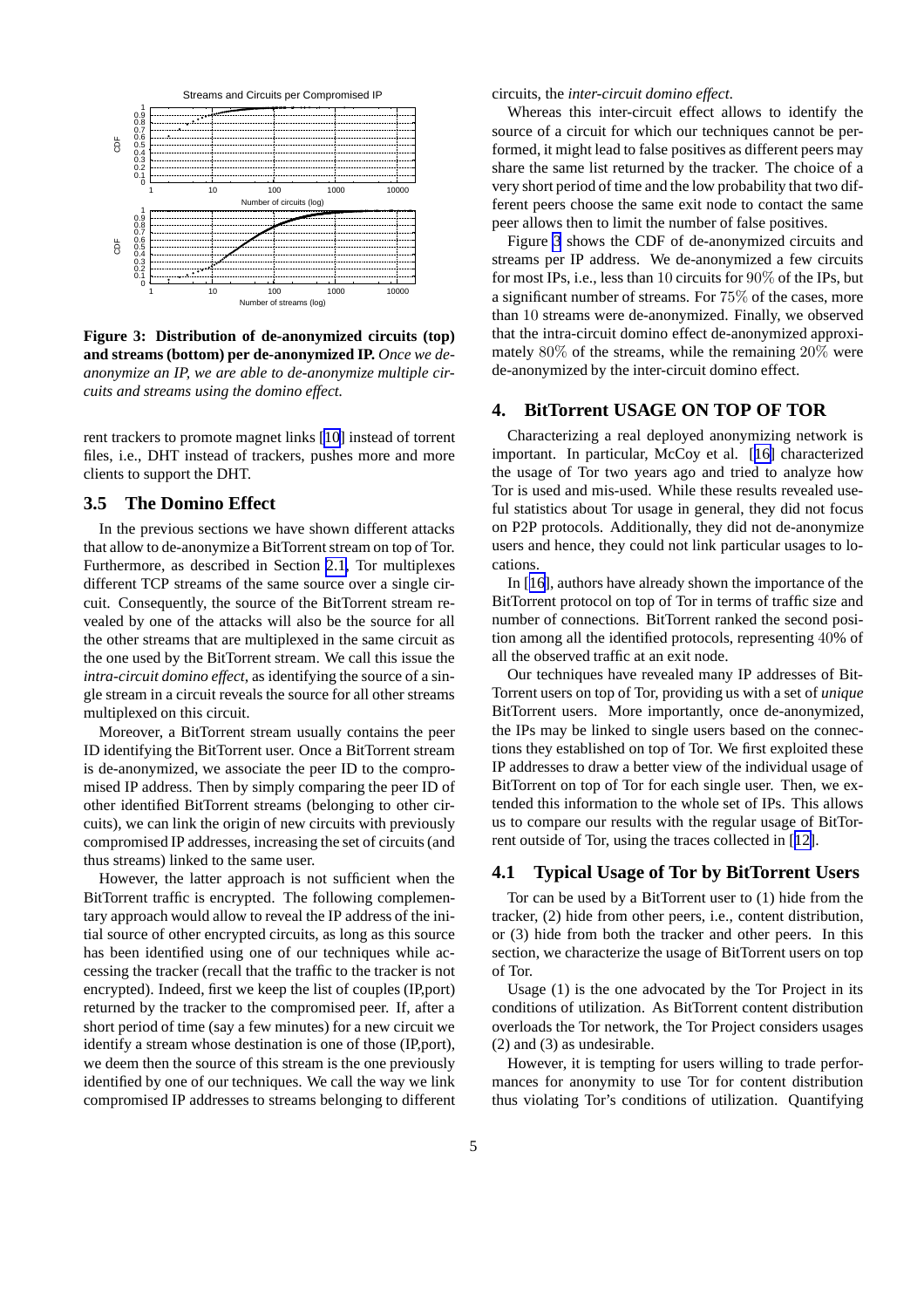

**Figure 4: For each day, this histogram shows the proportion of peers who use Tor for content distribution (content) or only to connect to the tracker (tracker).** *all* **is the average over all days.** 72% *of peers use Tor only to connect to the tracker.*

the fraction of users distributing content over Tor is important for two reasons. First, it tells the reason why BitTorrent users are on top of Tor. Second, it says how many BitTorrent user are responsible of overloading the Tor network.

To quantify the fraction of BitTorrent users using Tor for content distribution, we rely on the hijacking attack. That attack forces a peer to unwillingly connect to an attacker. As mentioned in Section [3.3](#page-4-0), an attacker can easily determine the usage of a hijacked peer. In particular, a peer with usage (1) will connect to the attacker from a public IP whereas a peer with usage (2) or (3) will connect to the attacker from the IP address of an exit node. We remind that the IPs of the exit nodes are public so it is easy to determine whether a peer only hides from the tracker or also from the peers. We rely on the peer IDs to count the number of unique peers that connect to us every day.

One limitation of our methodology is that we cannot distinguish between usage (2) and (3). However, we argue that usage (2) should be marginal as it implies that a user goes into the trouble of distributing content over Tor whereas her public IP address is published into the tracker.

We show the distribution of the peers with usage (1) (tracker-only) and usage (3) (content) in Figure 4. Most Bit-Torrent users (72%) only hide from the tracker and do not distribute content over Tor therefore they respect Tor's conditions of utilization. This trend is relatively constant in time for a period of 23 days. As the peers who only hide from the tracker just send a few announce messages on Tor every 10 minutes, this result implies that only few peers are responsible of most of the BitTorrent traffic on Tor.

#### **4.2 Returning Users**

We show the cumulative number of de-anonymized unique IP addresses in time in Figure 5 (top). Apart from a few bursts on days 4, 10, and 11, we compromise IP addresses uniformly in time with a rate of approximately 372



**Figure 5: Number of unique IPs that we de-anonimized in time (top) and number of occurrences of a deanonymized IP with at least one day of interval (bottom).** *We compromised IPs uniformly in time. Whereas we deanonymized most IPs once, a few IPs were de-anonymized many times.*

IPs per day. As we instrument only 6 exit nodes, the cumulated number of de-anonymized IP addresses does not converge yet after 23 days.

However, we de-anonymize many IPs multiple times with at least one day of interval in Figure 5 (bottom). We have chosen at least one day of interval before incrementing the number of occurrences of an IP to have a fair basis of comparison among IPs. As the measurement lasts for 23 days, the maximum number of occurrences is 23. We notice that the IP with the largest number of occurrences appears 18 times, meaning that we de-anonymize that IP almost every day. This behavior suggests that some IP addresses play a peculiar role in BitTorrent, e.g., heavy downloaders, use Tor.

## **4.3 Usage per Location**

We now correlate the location of the de-anonymized IP addresses of BitTorrent users on top of Tor to the location of 10 million IPs of *regular* BitTorrent users. Those 10 million IPs were collected on August 22nd, 2009 and are the merge of 12 global snapshots of ThePirateBay, the largest BitTorrent tracker of the Internet, taken with an interval of two hours. Although the practicality of collecting the IP of most BitTorrent users of the Internet is a serious privacy threat, the complete description of this collect is beyond the scope of this paper. We refer to [[12](#page-9-0)] for more information.

**Usage per Country.** Figure [6](#page-7-0) depicts the distribution of the de-anonymized IP addresses per country for both Bit-Torrent users on top of Tor and regular users. We observe that BitTorrent users on top of Tor are concentrated in fewer countries than regular BitTorrent users. Indeed, almost 70% of them come from less than 10 countries, whereas in a non-Tor environment, this same percentage is collected from around 20 countries. This is consistent with the fact that Tor is much more popular in few countries as reported by [\[16](#page-9-0)]. This is illustrated in Table [1](#page-7-0) (left), that shows the popular-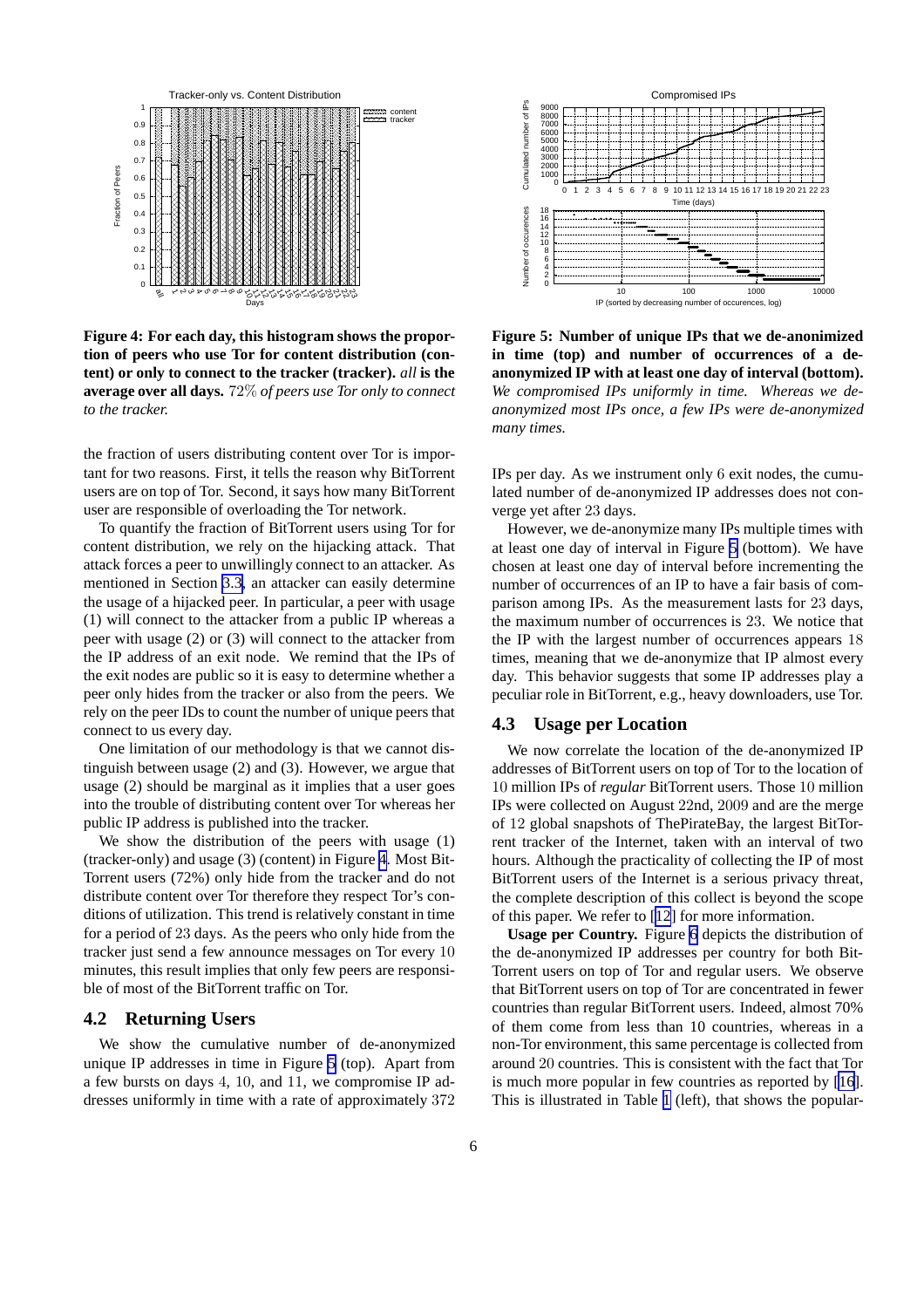<span id="page-7-0"></span>

**Figure 6: Distribution of IPs per country (top) and AS (bottom) for the BitTorrent users on top of Tor (solid line) and the regular BitTorrent users (hashed line). For both subfigures, we also show the CDF of users per country (resp. AS) in regular BitTorrent with the number of countries (resp. ASes) truncated to be the same as in Tor (dash-dot line).**

ity of BitTorrent on top of Tor per country. It is interesting to note the "Over" column where we divide the fraction of users on top of Tor in a given country by the fraction of regular BitTorrent users in that country. This clearly shows that comparatively to its regular usage, BitTorrent on top of Tor is extremely popular in UK, Japan, and India. Besides Tor's popularity in different countries, the usage of BitTorrent on top of Tor might also be impacted by the severity of copyright-laws in countries where BitTorrent is used.

**Usage per AS.** Figure 6 (bottom) represents the distribution of IP addresses per Autonomous System (AS) for both BitTorrent users on top of Tor, and regular users. We do not show the "Over" fraction for ChinaNet as we have observed that Chinese users do not use ThePirateBay, the tracker that we have used to capture the location of regular BitTorrent users. Again, BitTorrent users on top of Tor are concentrated in fewer ASes than regular BitTorrent users. This is consistent with the concentration into few countries we have noticed previously. The table 1 (right), representing the popularity of BitTorrent on top of Tor per AS, shows that comparatively to its regular usage, BitTorrent on top of Tor is extremely popular in NTT, HanseNet, and Deutsche Telekom.

## **5. FROM NON ANONYMITY TO PRIVACY ISSUES**

Tor enables a user to anonymously browse the Internet, i.e., without revealing his IP address(es) to destinations. As such, Tor provides IP anonymity. It also prevents any entity from linking the source IP address and the destination IP address. It provides what we refer to as IP un-linkability.

In this section, we show that these properties are difficult to fulfill in practice. In particular, we show that Bit-Torrent users take tremendous privacy risks while using Tor.

**Table 1: Popularity of BitTorrent on top of Tor per country (left) and AS (right). The over-representation (Over) for a given country (resp. AS) is the fraction of BitTorrent IPs on top of Tor divided by the fraction of IPs on regular BitTorrent for that country (resp. AS).**

|                | Rank<br>#      |       |       | $\%$                 | Over             | CC        |  |
|----------------|----------------|-------|-------|----------------------|------------------|-----------|--|
|                |                |       |       | 14                   |                  |           |  |
|                | 1              |       | 1,255 |                      | 0.9              | <b>US</b> |  |
|                | $\overline{c}$ | 1,147 |       | 13                   | 5.4              | JP        |  |
|                | $\mathfrak{Z}$ |       | 1,125 |                      | 2.8              | DE        |  |
|                | $\overline{4}$ | 426   |       |                      | 1.2              | <b>FR</b> |  |
|                | 5              | 321   |       | 3                    | 1.3              | PL        |  |
|                | 6              | 301   |       |                      | 0.9              | IT        |  |
|                | 7              | 264   |       |                      | 0.7              | CA        |  |
|                | 8              | 240   |       |                      | 5.7              | IN        |  |
|                | 9              | 232   |       | $\frac{2}{2}$        | 0.9              | TW        |  |
|                | 10             | 229   |       | $\overline{c}$       | 4.6              | UK        |  |
|                |                |       |       |                      |                  |           |  |
| Rank           | #              | Over  |       | CC                   | AS               |           |  |
| 1              | 415            | 4.4   |       | DE                   | Deutsche Telekom |           |  |
| 2              | 338            | 5.5   |       | JP                   | NTT              |           |  |
| $\overline{4}$ | 213            | 1.9   |       | MY                   | <b>TMNet</b>     |           |  |
| 3              | 210            | 1     |       | IT<br>Telecom Italia |                  |           |  |
| 5              | 156            | 0.9   |       | US.                  | AT&T             |           |  |
| 6              | 148            | 1     |       | <b>FR</b>            | Orange           |           |  |
| $\overline{7}$ | 141            | 4     |       | DE                   | Hansenet         |           |  |
| 8              | 134            |       |       | <b>CN</b>            | ChinaNet         |           |  |
| 9              | 132            | 1     |       | PL                   | TPNet            |           |  |
| 10             | 121            | 1.4   |       | <b>FR</b>            | Free             |           |  |

First, we present a coarse-grained analysis by focusing on de-anonymized users behavior during their web browsing sessions. Then, we show that an attacker can obtain, using the domino effect we described in Section [3.5,](#page-5-0) private data and link them to the de-anonymized user.

#### **5.1 Coarse-grained Analysis**

Figure [7](#page-8-0) is an illustration of the type of profiling that can be performed once the source IP addresses of Tor users are retrieved. It displays the ratio of most popular categories of sites accessed by Tor users according to their country of origin. These categories were selected using the classification made by [[8\]](#page-9-0).

First, we notice that most of BitTorrent users share a common "typical" behavior (independently from their origins): they are heavy downloaders. In fact, on average 50% of their web usage is categorized as Peer-to-Peer or File Sharing, with slight variation noticed among different countries. This high frequency in accessing P2P web sites can be explained by the fact that since they are BitTorrent users, they are often browsing torrents' search sites like <torrentz.com> or <mininova.com>. The File Sharing category is ranked as second, which shows that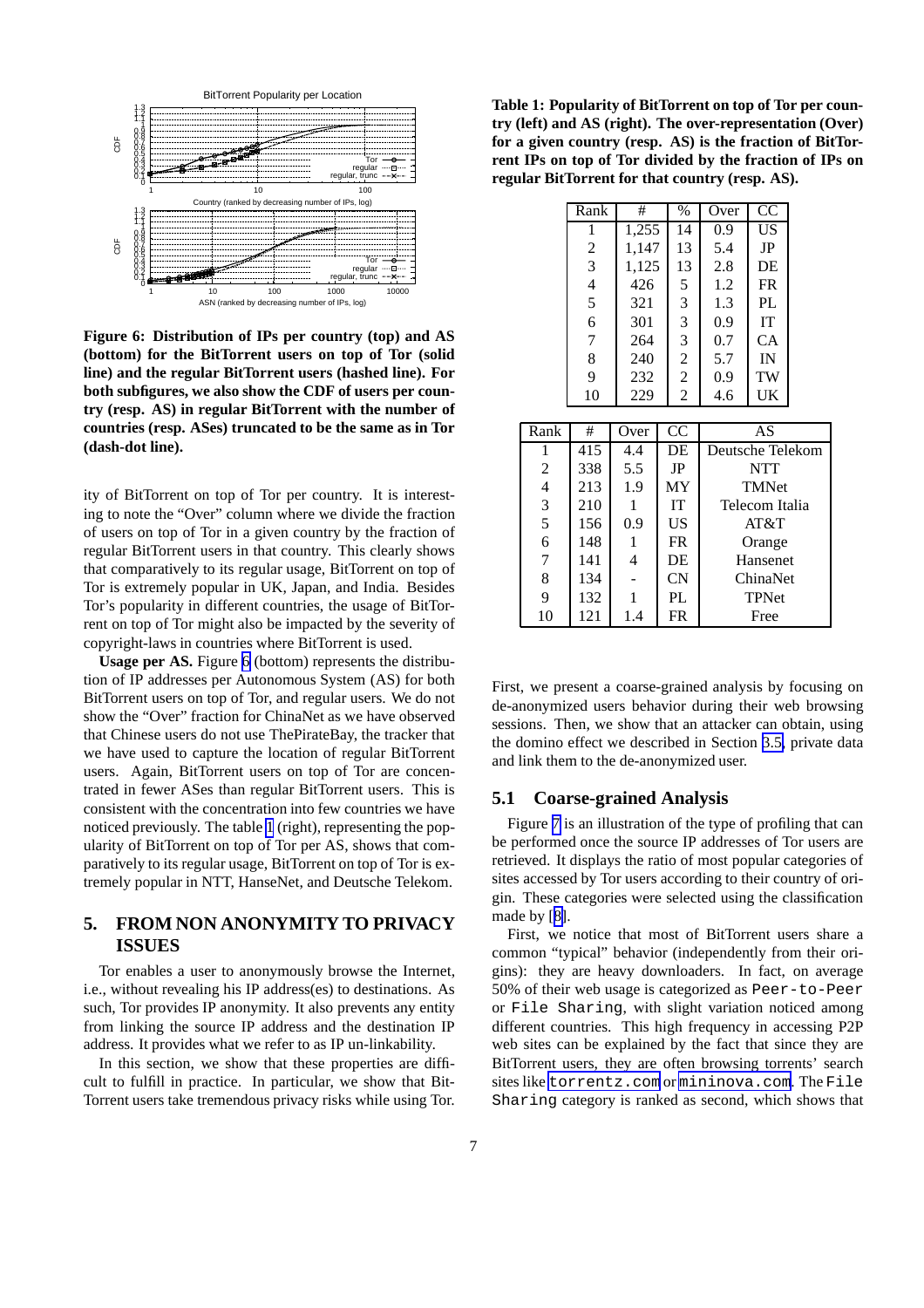<span id="page-8-0"></span>

**Figure 7: Histogram of the HTTP usage per country.** *Tor* **represents the overall distribution of requests per category for all Tor users.** *all* **represents the overall distribution of requests per category for de-anonymized users. The country codes represent the same information but for each of the top**10 **countries in number of requests.**

most BitTorrent users *also* use HTTP portals for file sharing and multimedia download.

Second, as depicted in the bar labeled Tor in Figure 7, typical<sup>2</sup> Tor users' behaviors is significantly different from BitTorrent users' typical web browsing. The latter have little interest in social networks or blog web sites (representing 13% of the web sites common Tor users visited). On the other hand, BitTorrent users seem more interested in forums and hacking sites. In the light of these observations, we can guardedly conclude that most of BitTorrent users on top of Tor show higher IT skills than the average Tor users. Finally, it should be noted that Search, IT and Porn categories seem to be a constant in Tor typical usage.

## **5.2 Fine-grained Analysis: Users' Profiling**

In this section we show evidence of how anonymity issues may lead to privacy risks, while using BitTorrent on top of Tor. Indeed, once de-anonymized, BitTorrent streams can be linked to other applications' streams. Recall from Section [3.5](#page-5-0) that by exploiting the domino effect, we can link not only streams belonging to the same circuit to the deanonymized IP address, but also other streams that may be associated with the same BitTorrent user. This gives an adversary with valuable tools to (i) have a full list of torrent files that a targeted user is downloading, and more importantly to (ii) monitor, among others, the user browsing activities by sniffing the HTTP connections she is establishing through the controlled exit node.

As a consequence, the adversary can extract the user's visited web sites, retrieve searched keywords and even collect user's cookies that transit through the controlled exit node. If anonymized, this information may be not that important



**Figure 8: CDF of compromised IP addresses establishing HTTP/HTTPS connections.**

for any adversary. However, exploiting our attacks, and thus de-anonymizing the actual user's IP address originating the connections, such information become very sensitive, as several data mining techniques (e.g. [\[11](#page-9-0), [23\]](#page-10-0)) could be used to profile the targeted user.

An example of such serious risks BitTorrent users are taking, when both using BitTorrent and surfing the Internet, is illustrated by the high number of compromised IPs that were establishing HTTP connections in addition to BitTorrent. Figure 8 shows that roughly 70% of users we compromised their IPs have used at least once both protocols on top of Tor at the same time. It also shows that several users are frequently browsing the Internet while using BitTorrent, with more than 100 established HTTP connections we linked to the compromised IP.

The risks these users are taking are even more important when the Internet activity is originated from countries known to have "restrictive" Internet access. As an illustrative example, and for the purpose of proving the sensitive information that can be collected using our de-anonymizing techniques, we have identified and profiled several IPs from China and Myanmar frequently accessing web sites and blogs that belong to political opposition groups. This evidence shows how dangerous our attacks could be, especially if used by third parties to profile users and track "deviant" Internet access, infringing then private users' data.

## **6. DISCUSSION AND CONCLUSIONS**

We have presented three techniques targeting the anonymity of BitTorrent users on top of Tor. In practice, we have demonstrated how an adversary may, with low resources, break users anonymity and shown evidence of serious privacy risks this might induce. We also described, through a so-called domino effect, how identity leak may contaminate different protocols on top of Tor.

In addition, we have quantified and characterized the Bit-Torrent usage on top of Tor. Exploiting our de-anonymizing attacks, this paper shows the disconnection between users'

<sup>&</sup>lt;sup>2</sup>Referring to Tor users without any constraint on the protocols they are running.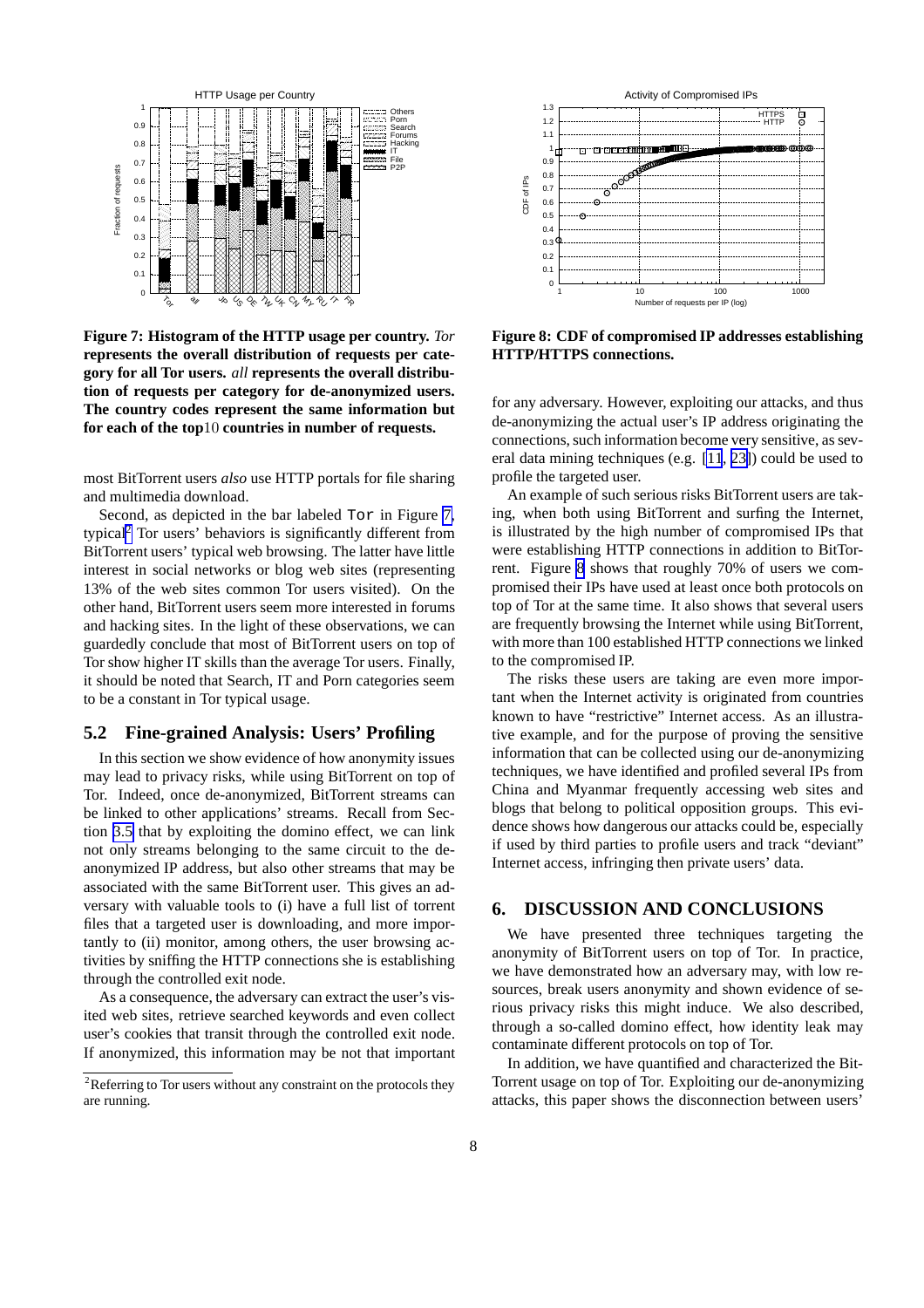<span id="page-9-0"></span>willingness to use BitTorrent anonymously and their expectation to preserve their identity through Tor. In essence, even if BitTorrent users expect Tor to provide anonymity and IP un-linkability, we show that this is not actually the case. In other words, BitTorrent users are in general not more protected on top of Tor than elsewhere. Our findings may then discourage BitTorrent users from using the Tor network, freeing it from an useless (and undesirable), yet important load.

Even though a solution consisting in end-to-end encryption and authentication in BitTorrent might countermeasure our attacks, we believe this would be a costly solution for trackers to implement, and would induce higher latencies into BitTorrent connections. These non desirable properties such solution exhibits would certainly make heavy downloaders and content providers reluctant to adopt it.

In summary, two factors help our attacks to succeed. First, because BitTorrent is used on top of Tor, it becomes more vulnerable to traffic monitoring and even to communications' hijacking. Second, the lack of cryptographic material's support among BitTorrent entities creates a gap between security and users' expectations when using Tor. We believe this security versus performance balance (also well illustrated by Google persisting in not using HTTPS for a vast majority of its services despite serious risks [1]) should be carefully considered not only by BitTorrent content's providers, but also by users that are willing to anonymously use both BitTorrent and other protocols on top of Tor.

#### **7. REFERENCES**

- [1] Six pages letter to google's ceo, eric schmidt. http://www.wired.com/images\_blogs/ [threatlevel/2009/06/](http://www.wired.com/images_blogs/threatlevel/2009/06/google-letter-final2.pdf) google-letter-final2.pdf, accessed Apr, 2010.
- [2] Marco Bonetti. Breaking tor sessions with html5. DeepSec http://sid77.slackware.it/ tor/BreakingTor.pdf, 2009 (accessed Apr, 2010).
- [3] D. Chaum. Untraceable electronic mail, return addresses, and digital pseudo-nyms. In *In Communications of the ACM*, volume 4(2), 1981.
- [4] Andrew Christensen. Practical onion hacking: finding the real address of tor clients. FortConsults advisory http: //www.[fortconsult.net/images](http://www.fortconsult.net/images/pdf/Practical_Onion_Hacking.pdf)/pdf/ Practical\_Onion\_Hacking.pdf, 2009 (accessed Apr, 2010).
- [5] Chris Davis and Juliusz Chroboczek. Polipo. http://www.pps.jussieu.fr/˜jch/ software/polipo/, accessed Apr, 2010.
- [6] Roger Dingledine, Nick Mathewson, and Paul Syverson. Tor: The second-generation onion router. In *In USENIX Security Symposium*, 2004.
- [7] Gregory Fleischer. Attacking tor at the application

layer. DEFCON

http://www.defcon.org/images/ [defcon-17/dc-17-presentatio](http://www.defcon.org/images/defcon-17/dc-17-presentations/defcon-17-gregory_fleischer-attacking_tor.pdf)ns/ defcon-17-gregory\_ fleischer-attacking\_tor.pdf, 2009 (accessed Apr, 2010).

- [8] FORTINET. Fortiguard web filtering service. http://www.fortiguard.com/ webfiltering/webfiltering.html.
- [9] D. M. Goldschlag, M. G. Reed, and P. F. Syverson. Hiding routing information. In *In Information Hiding First International Workshop,*, pages 137–150, 1996.
- [10] Greg Hazel and Arvid Norberg. Extension for peers to send metadata files (bep 9). http://www. bittorrent.org/beps/bep\_0009.html.
- [11] Raymond Kosala and Hendrik Blockeel. Web mining research: A survey. *SIGKDD Explorations*, 2:1–15, 2000.
- [12] Stevens Le Blond, Arnaud Legout, Fabrice Le Fessant, Walid Dabbous, and Mohamed Ali Kaafar. Spying the World from your Laptop – Identifying and Profiling Content Providers and Big Downloaders in BitTorrent. In *3rd USENIX Workshop on Large-Scale Exploits and Emergent Threats (LEET'10)*, San Jose, CA United States, 2010. Usenix.
- [13] Karsten Loesing, Steven Murdoch, and Roger Dingledine. A case study on measuring statistical data in the tor anonymity network. In *In Financial Cryptography and Data Security '10*, 2010.
- [14] Andrew Loewenstern. Bittorrent extension protocol (bep 5). http://www.bittorrent.org/ beps/bep\_0005.html.
- [15] Petar Maymounkov and David Mazires. Kademlia: A peer-to-peer information system based on the xor metric. In *In IPTPS*, pages 53–65, 2002.
- [16] Damon McCoy, Kevin Bauer, Dirk Grunwald, Tadayoshi Kohno, and Douglas Sicker. Shining light in dark places: Understanding the tor network. In *In Privacy Enhancing Technologies Symposium 2008 (PETS)*, 2008.
- [17] Metasploit. Decloaking engine. <http://decloak.net>, 2009 (accessed Apr, 2010).
- [18] Arvid Norberg, Ludvig Strigeus, and Greg Hazel. Bittorrent extension protocol (bep 10). http://www.bittorrent.org/beps/bep\_ 0009.html.
- [19] Mike Perry and Scott Squires. privoxy, free software foundation. <http://www.privoxy.org/>, accessed Apr, 2010.
- [20] Mike Perry and Scott Squires. Tor button. https: //www.torproject.org/torbutton/, accessed Apr, 2010.
- [21] The Tor project FAQ. Why do we need polipo or privoxy with tor? https://wiki.torproject.